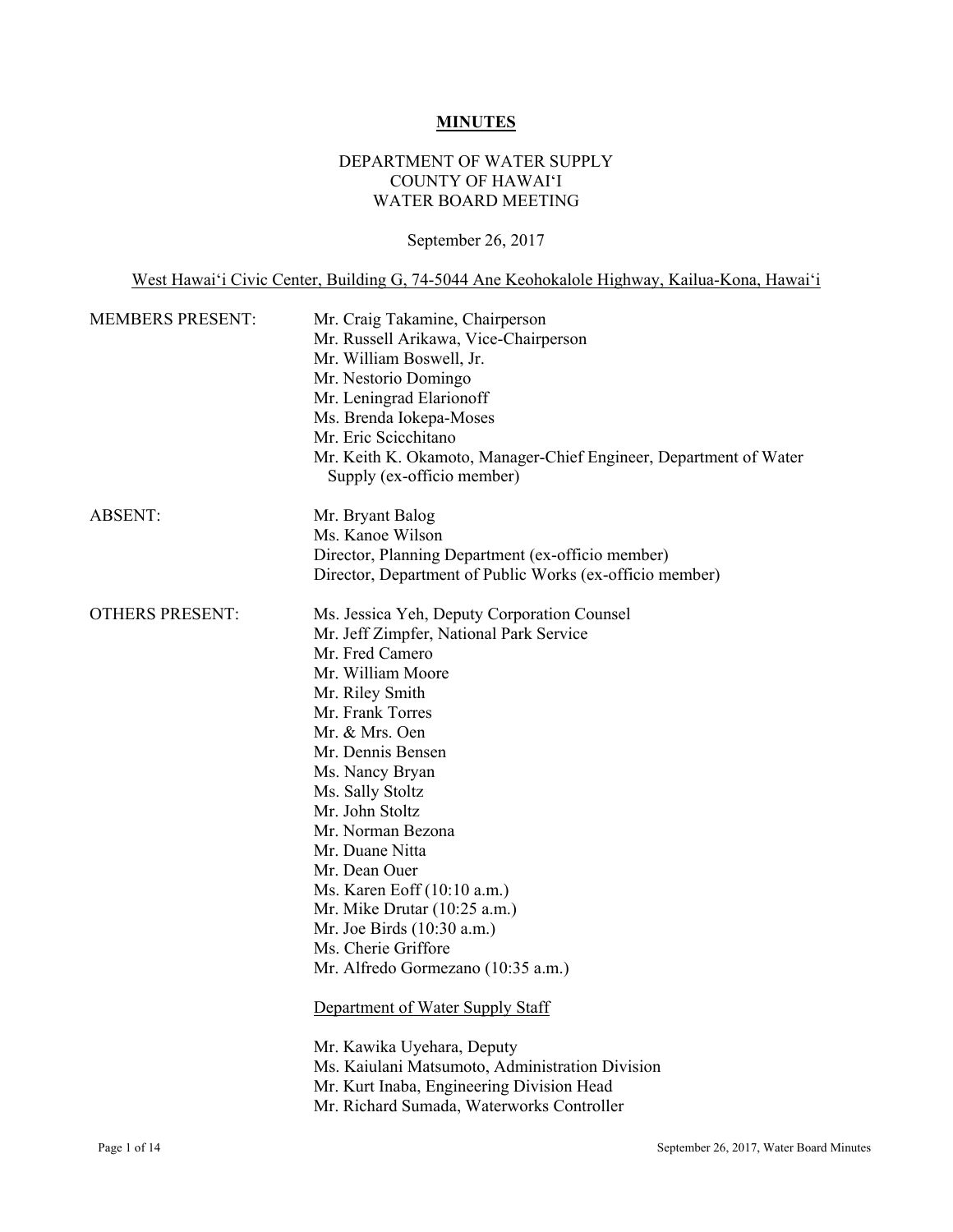Mr. Daryl Ikeda, Operations Division Mr. Clyde Young, Operations Division Mr. Eric Takamoto, Operations Division Mr. Warren Ching, Operations Division (10:58 a.m.)

# 1) CALL TO ORDER – 10:03 a.m.

## 2) STATEMENTS FROM THE PUBLIC (*verbatim*)

#### 1. Mr. Frank Torres

 representation in my eighth grade civics class, okay. So I'm requesting that Mr. Nestorio Domingo be F. Torres: Good morning everyone. Thank you for your patience. I'm a new arrival; retired medicine man from Kaiser. This is my first Water Board meeting so I apologize initially for any redundancy in any of the statements that I am saying; but basically, from my field, if there's ever anybody in need, we're trained to go out and help so I always think that if another part of our island got in trouble, that us folks in Kona, especially Lokahi Makai, would run to the assistance of the others. So with that in mind, I'm asking for assistance from other parts of the island in our hour of need in this water situation; and the assistance is basically just kind of requesting what we would call equal permitted to join the interaction group just so we can get representation from Kona side because there's a distinct feeling in Kona that we would like to be represented on the board that makes decisions about how water is used and how water is distributed and that's basically all I'm asking for so…I'm not here to accuse anyone. I'm just here to get someone from my city, my neighborhood, to have a seat at the table just so they can make our opinions and our wishes and our hopes and desires kind of known to you so you can understand and to also try to keep this spirit that brought me here and my family to this island and probably everybody else in here at this meeting that whenever someone's in trouble, you just pick up and you go help. So I'm kind of asking for the people with no water problems or lesser water problems to essentially pick up and help us and see how we can work together and solve this situation in the most expedient and actually permanent way. I was born and raised in California, and we are pretty good at getting divisive and fighting over every little thing; and one of the reasons I like being here is that there's a certain feeling of ohana and I hope it can permeate to this matter and hopefully get things moving and kind of take care of this as soon as possible. Thank you very much.

Chairperson Takamine: Thank you Mr. Torres.

# **APPROVAL OF MINUTES**

3) APPROVAL OF MINUTES<br>MOTION: Ms. Iokepa-Moses moved to approve the Minutes of the August 22, 2017, Water Board Meeting and the September 13, 2017, Special Water Board Meeting; seconded by Mr. Arikawa.

Mr. Elarionoff called attention to the Minutes of the August 22, 2017, meeting, Page 5, last paragraph, "Manager-Chief Engineer replied that the Department would check with the County's Human Resources Department on their method of calculating and report it back to the Board." And then on Page 8, second to the last paragraph, "Mr. Young replied one of the things that needs to be done…" and then part way down the paragraph it says "…the Department will have that information within another week and a half." He would like attention brought to that and the Board would be expecting that.

Chairperson Takamine so noted. He called for a vote on the Motion.

ACTION: Motion was carried unanimously by voice vote.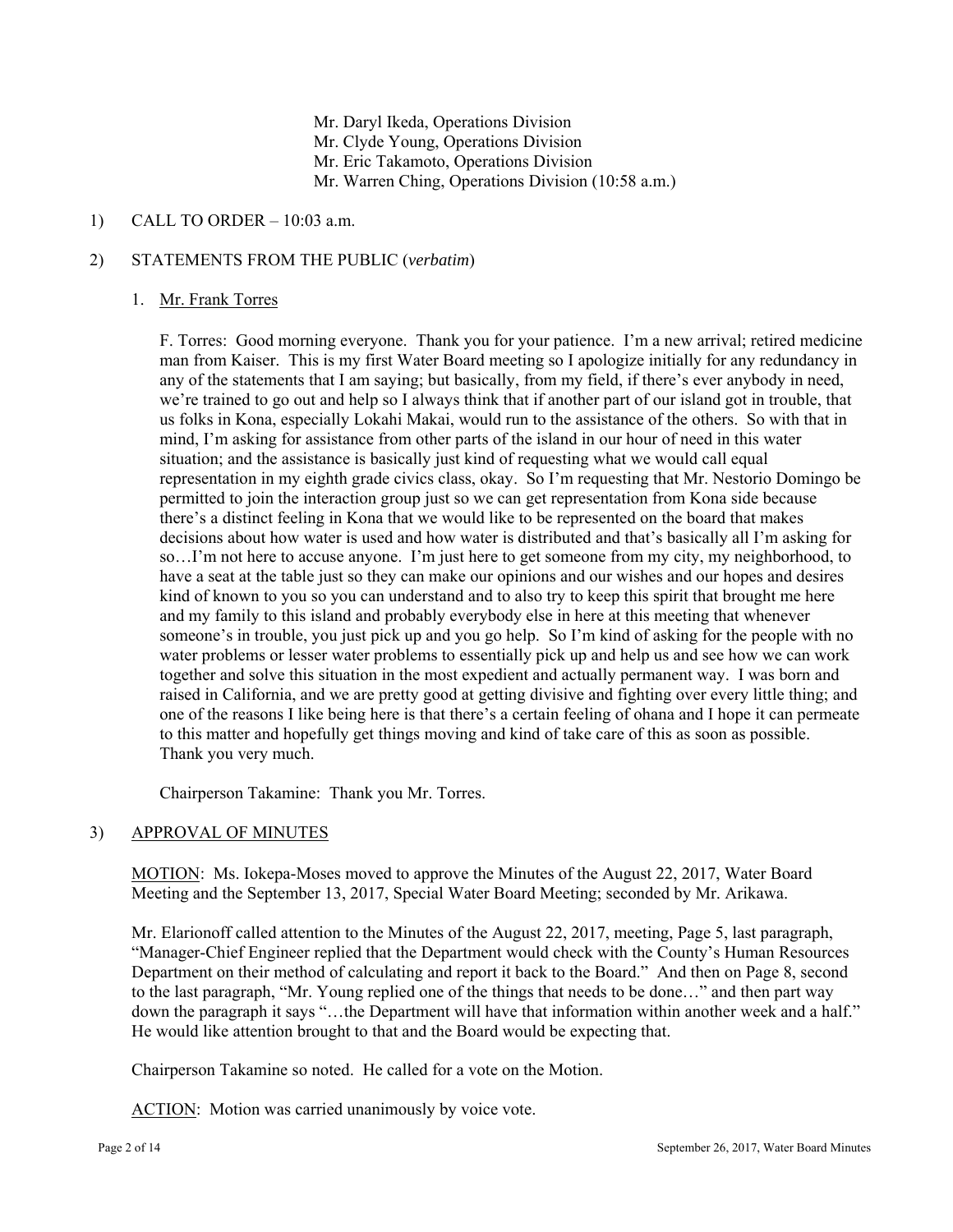## 4) APPROVAL OF ADDENDUM AND/OR SUPPLEMENTAL – None

### 5) SOUTH HILO:

# **IMPROVEMENTS: A. JOB NO. 1994-590, PIIHONUA-KUKUAU RESERVOIR AND TRANSMISSION**

The project transmission waterline route requires the following easements for utilities and access: Easement 1 & Easement 1-A on TMK No. (3) 2-5-006:151, (1.2575 Acres & 326 sq. ft.) Easement 3 on TMK No. (3) 2-5-006:149, (14,503 sq. ft.) Easement 186-A on TMK No. (3) 2-4-075:049, (2,230 sq. ft.) Easement 187-A on TMK No. (3) 2-4-075:050, (141 sq. ft.) New Easement on TMK No. (3) 2-4-075:017, (220 sq. ft.)

Currently these areas are being accessed using executed Construction Right of Entry Agreements to allow construction to proceed during the easement acquisition process. In September 2016, Hussey Appraisal Group Hawai'i, Inc., was hired to appraise the easement values. In February 2017, Hussey Appraisal Group Hawai'i provided Appraisal Reports valuating the easements as follows:

Easement 1 & Easement 1-A: \$5,000.00 Easement 3: \$10,000.00 Easement 186-A: \$20,000.00 Easement 187-A: \$250.00 New Easement: \$260.00

Staff has reviewed the appraisal reports and finds that the appraisal amounts are reasonable.

The Manager-Chief Engineer recommended that the Board approve acquisition of the listed easements for the appraisal amounts totaling \$35,510.00, for JOB NO. 1994-590, PIIHONUA-KUKUAU RESERVOIR AND TRANSMISSION IMPROVEMENTS and that either the Chairperson or Vice-Chairperson be authorized to execute the easement documents, subject to review as to form and legality by the Corporation Counsel.

MOTION: Mr. Arikawa moved for approval of the recommendation; seconded by Ms. Iokepa-Moses.

The Manager-Chief Engineer explained that this is to acquire easements as part of this project. Basically, it started off with a construction right-of-entry in case of any changes during construction. Now that it has progressed far enough where the pipelines and infrastructure have been installed, the Department can go ahead and formally execute the described easements on the Agenda today.

Mr. Inaba showed the project on a map and explained that these are waterline easements the Department is acquiring from the landowners. They are all private property except for one which was through the State of Hawai'i, Department of Land and Natural Resources.

In response to Mr. Elarionoff's question of why one easement was only \$250.00, Mr. Inaba replied it is a very small corner of one lot that will be used to stabilize the embankment. The most affected lot will be Lot 186A, and that is based on the appraisal.

ACTION: Motion was carried unanimously by voice vote.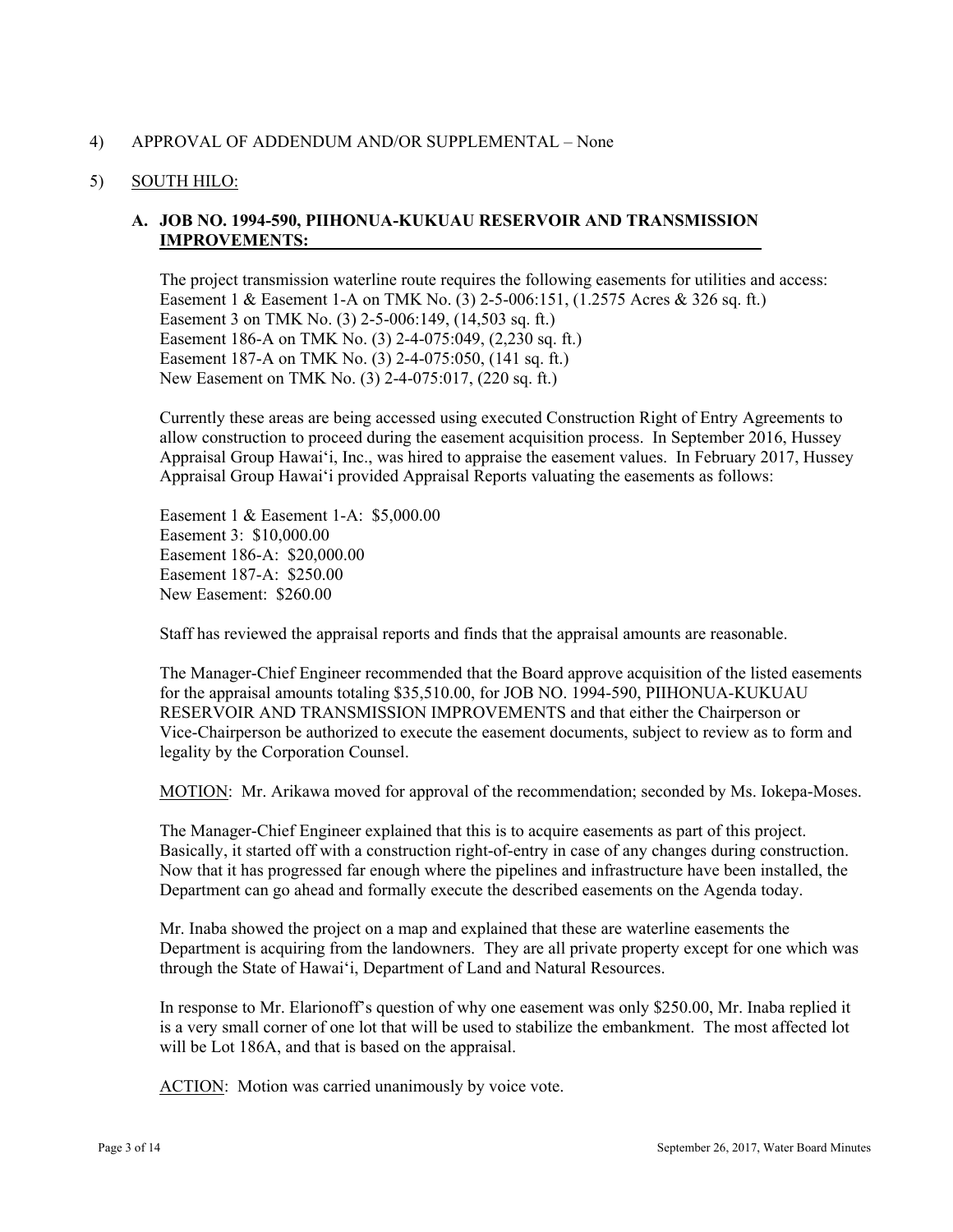#### 6) MISCELLANEOUS:

### A. **DEDICATIONS:**

The Department received the following documents for action by the Water Board. The water systems have been constructed in accordance with the Department's standards and are in acceptable condition for dedication.

### **1. GRANT OF EASEMENT AND BILL OF SALE**

Subdivision No. 96-000039 Grantors/Sellers: Brandie L. Oye and Alton M. Oye Affects Tax Map Key: (3) 6-6-004: 003 Lālāmilo, South Kohala, Island of Hawai'i, Hawai'i Facilities Charge: \$16,500.00 Date Paid: 3/10/2017 Final Inspection Date: *TBA*  Water System Cost: \$ *TBA* 

# **2. BILL OF SALE**

Subdivision No. 16-001618 Seller: Makana 1055, LLC Affects Tax Map Key: (3) 2-4-009: 048 (portion) Waiākea, South Hilo, Island of Hawai'i, Hawai'i Facilities Charge: \$12,190.00 Date Paid: 3/28/2017 Final Inspection Date: 3/07/2017 Water System Cost: \$26,000.00

# **3. GRANT OF EASEMENT AND BILL OF SALE**

Grantors: John Chuichi Taira and Tsuruko Taira Affects Tax Map Key: (3) 2-4-009: 048 (portion) Waiākea, South Hilo, Island of Hawai'i, Hawai'i

# **4. BILL OF SALE**

 Subdivision No. 16-001606 Seller: Honoka'a Plantation Cottages LLC Affects Tax Map Key: (3) 4-5-010: 134 Honoka'a, Hāmākua, Island of Hawai'i, Hawai'i Facilities Charge: \$39,690.00 Date Paid: *TBA* Final Inspection Date: *TBA*  Water System Cost: \$ *TBA* 

The Manager-Chief Engineer recommended that the Water Board accept these documents subject to the approval of the Corporation Counsel and that either the Chairperson or the Vice-Chairperson be authorized to sign the documents.

MOTION: Ms. Iokepa-Moses moved for approval of the recommendation; seconded by Mr. Arikawa.

The Manager-Chief Engineer noted that Item #1, Grant of Easement and Bill of Sale, Grantors/Sellers: Brandie L. Oye and Alton M. Oye, would need to be deferred.

Mr. Inaba reported that for Item #4, the Facilities Charge Date Paid is September 19, 2017; Final Inspection Date is September 19, 2017; and the Water System Cost is \$196,384.00.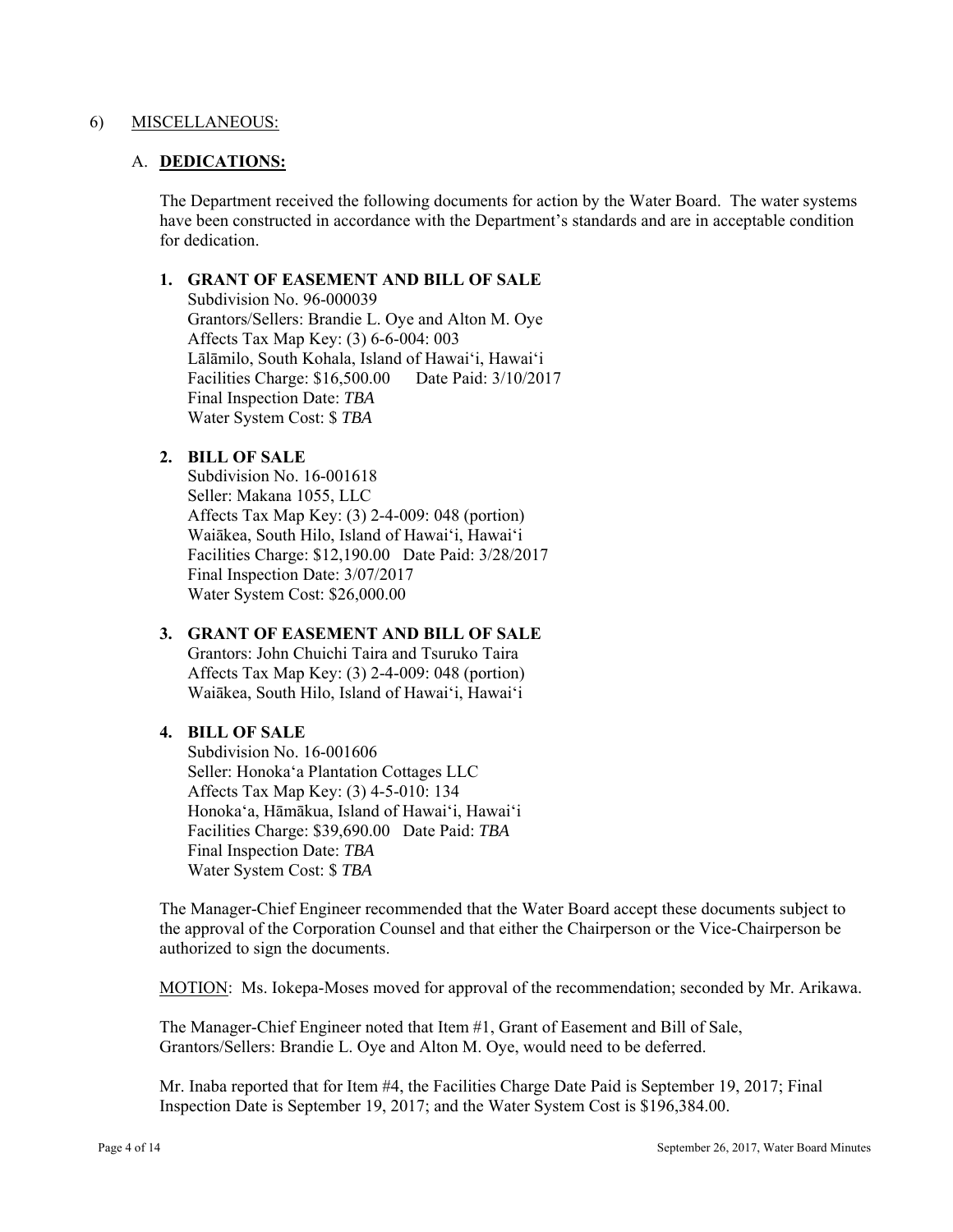AMENDMENT TO MOTION: Ms. Iokepa-Moses moved to amend the Motion to accept all but Item #1; seconded by Mr. Arikawa.

Mr. Domingo commented on what was discussed at a previous meeting, and that was the word "acceptable." He stated his preference would be "satisfactory," as that word implies that this is for the Board to decide and has to be "satisfactory" to the Department's needs. Instead of "acceptable," he thinks "satisfactory" should be in place of that word.

Chairperson Takamine appreciated the comments and this could be refined moving forward.

Mr. Elarionoff commented that he had no problem with that word. He had preferred the word "exceptional"; but with the Department's standards being looked at and if the standards are raised and thought to be satisfactory, then the word would be "acceptable" based on what the standard is.

Chairperson Takamine thanked Mr. Elarionoff for his comments.

ACTION: Motion to accept Items 2 through 4 was carried unanimously by voice vote.

# B. **DWS JOB NO. 2017-1061, POWER SYSTEM STUDIES AMENDMENT TO CONTRACT:**

The Department is proposing to amend the contract for Job No. 2017-1061, Power System Studies, to include the Keahuolū Well Site to the original scope and to expand the original scope of work from the power system studies to a more in-depth power quality analysis and validation of existing equipment and settings at four (4) well sites (Keahuolū (QLT), Honokōhau, Hualālai, and Keōpū). As the Department is looking to identify the causes of recent well (motor and/or pump) failures, this study will look at the electrical components from the power source to the motor control center, including the power quality from the motor control center.

Staff has reviewed the proposal of \$209,612.00 to perform the additional work as well as to add the Keahuolū Well site to the power system study and finds it acceptable. The original contract cost was \$600,000.00 and if approved, the new contract will be for \$809,612.00.

The Manager-Chief Engineer recommended that the Board approve an additional \$209,612.00 for Job No. 2017-1061, Power System Studies and authorize either the Chairperson or the Vice-Chairperson to execute the Change Order subject to the review and approval of the Corporation Counsel.

MOTION: Mr. Arikawa moved for approval of the recommendation; seconded by Ms. Iokepa-Moses.

Mr. Boswell asked what the Department has received out of the first \$600,000.00 and what the completion dates were.

Mr. Inaba replied it is a study of 30 to 40 well sites, including site visits; electrical testing, i.e., and an electrical safety program for the Department's employees at the well sites. It will provide an evaluation of the sites to determine the personal type of equipment required; at what point within the motor control center building certain PPE's (personal protective equipment) are needed; and to test some of the breakers in the building. The completion date for both phases is July 31, 2018.

Mr. Boswell asked if the deliverable would not be until July of next year or would the contractor be able to report on its findings beforehand if anything was found (example: breakers or an unsafe situation) so that the Department would be able to change it. He also asked if the review of incoming power is new to the second phase of work.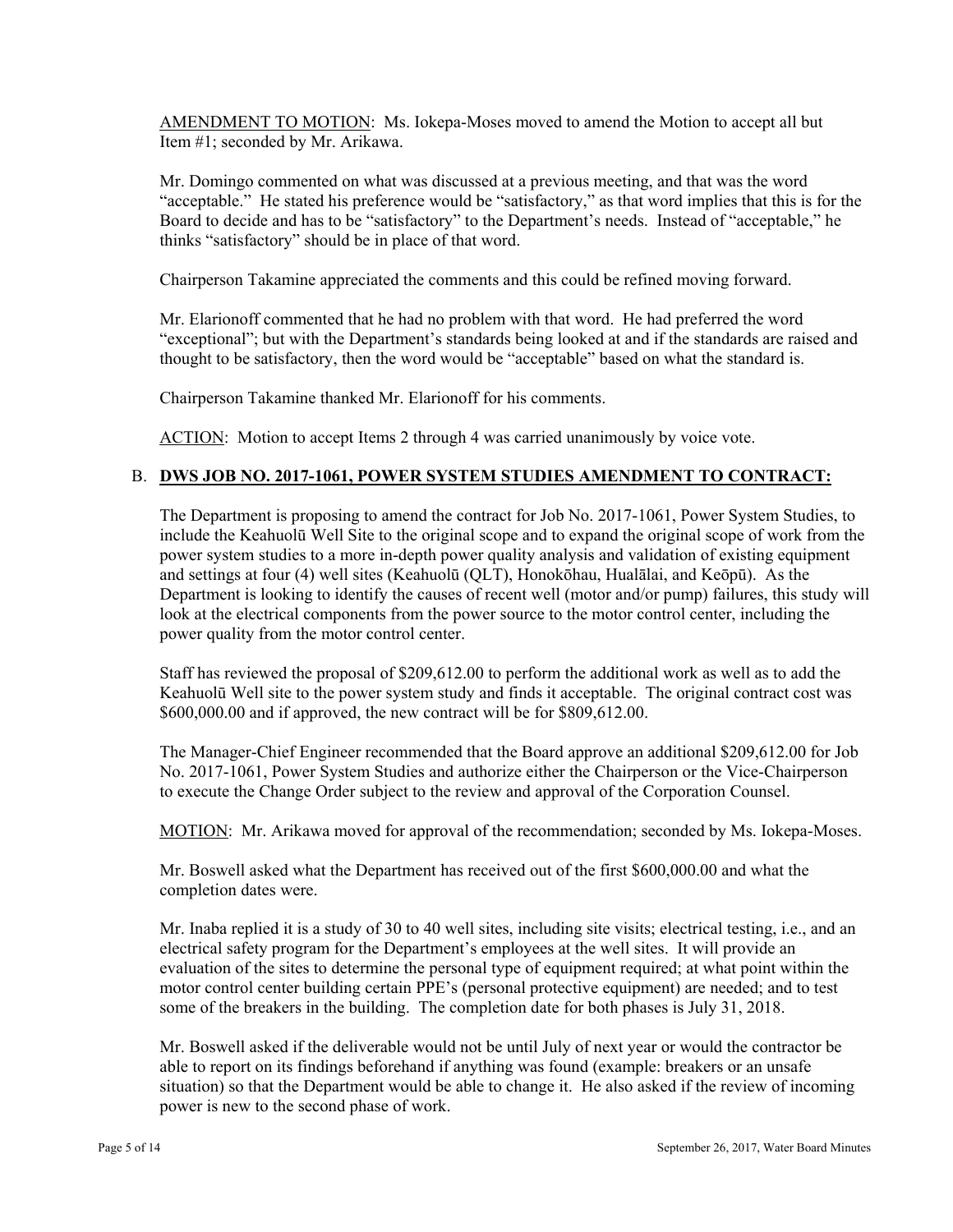Mr. Inaba replied yes, and that it was not part of the original scope.

The Manager-Chief Engineer added that it is only for the four sites.

Mr. Boswell asked if the information gathered from this study could be fed into other studies or if it would just be static.

The Manager-Chief Engineer replied that this a supplement that will help identify if there are shortcomings in the control settings and power quality evaluation. He believed that whatever recommendations are to be itemized and detailed in a report can be utilized in other well sites. Basically, they are going to look at these four sites for incoming power quality through the equipment, all the way to when it is going downhole, to see if the equipment is adequate, and if the settings are correct, etc.

In response to Mr. Boswell's question if their recommendations will be electrical in nature or mechanical as well, the Manager-Chief Engineer replied electrical.

Mr. Domingo thought this was a good thing. So far, the focus has been on mechanical systems, but this is to look at the entire system—electrical, mechanical, and everything else in between.

The Manager-Chief Engineer stated that this study would be on all topside equipment. The topside power quality going down the hole, affecting the motor, is the suspicion.

Mr. Boswell commented that it would not be able to be monitored, then, once it is down the hole.

The Manager-Chief Engineer replied that would not be the case. The Department is going to add things, if part of the suggestion is to install, example, a temperature sensor downhole. However, not all applications will allow for a temperature sensor, or any sensor.

Mr. Boswell went back to his question--there are only four sites being looked at but the overall concern is thirteen wells in the high-level aquifer.

The Manager-Chief Engineer replied that the overall concern is 67 wells islandwide; but right now, because of the situation in Kona, it was decided it would be prudent to add this Phase II to the contract so as not to wait, but at least take a look at the four in Kona that are worth looking at. It will tell enough that can be used in other applications. The ones in Kona are quite unique because of the depth and because of limitations with the casing size compared to what the motor diameters are. There are some where the motor diameter is 16 inches going down an 18-inch hole. Not all applications will be able to use the same recommendations. The Department expects to see some recommendations that can be used, not only in Kona, but islandwide as well.

 immediately. Before July would be great. Ms. Iokepa-Moses felt that it is important to let the company know that time is of the essence because of the emergency situation the Department is in with Kona and needs feedback on their findings

The Manager-Chief Engineer was confident that if they found anything noteworthy, they would not wait until July to make their findings known.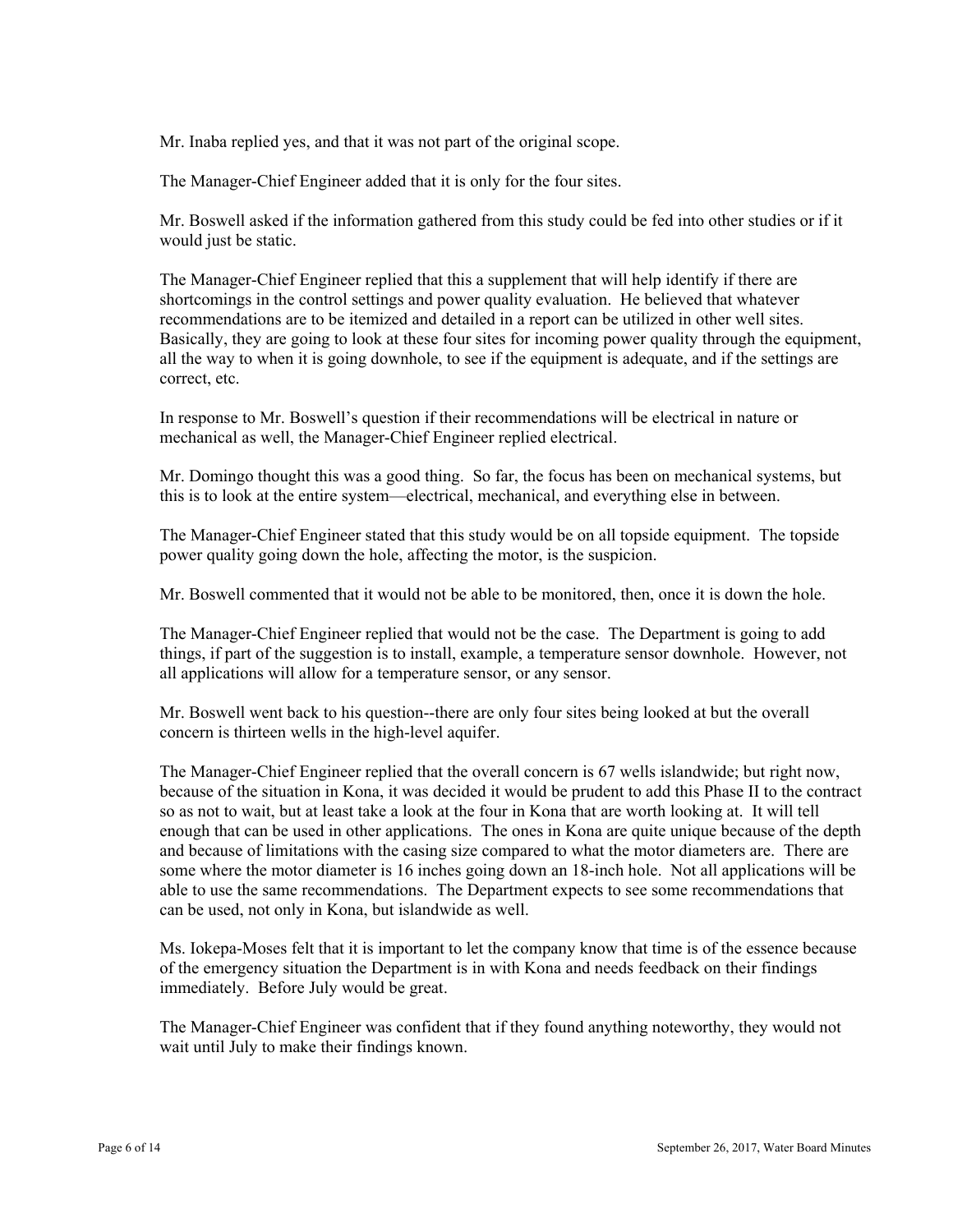would like to see at what point they are. He did not feel comfortable giving them more money and not Mr. Boswell asked if the Board could get a summary update at the October Water Board meeting. He receiving anything.

The Manager-Chief Engineer replied that a summary of what is done so far would be provided to the Board; however, it will not include any of the Phase II work.

Mr. Domingo was concerned about this \$600,000.00, and he would assume, with that, the Department should be able to identify any deficiencies out there and make corrective actions, as necessary.

The Manager-Chief Engineer explained that they are third-party consultants that have a specialty in motor control centers (MCC). They are going out with DWS staff; therefore, if there are any safety concerns, DWS staff would be there to discuss it with them on the spot. They are not going to wait for a report to address anything that has to do with safety.

Mr. Domingo asked if there would be another contract for making recommendations.

The Manager-Chief Engineer replied not necessarily. Initially, the main focus was to review, because part of the code for electrical safety when dealing with medium voltage is ARC Flash Hazzard Analysis. Each location is different, depending on how the MCC center is set up. That is the reason why there is no report product as of yet but there are a lot of site visits being done. However, he was sure a summary could be obtained on where they stand in general by next month.

Mr. Boswell asked if he could see the original RFP or the original proposal as he was sure it would be very detailed.

The Manager-Chief Engineer replied that will be included so the Board can see what the scope was for the original contract.

Mr. Elarionoff asked for an explanation on where the agenda recommendation indicated, "The Department is proposing to amend the contract for Job No. 2017-1061, Power System Studies, to include the Keahuolū Well Site to the original scope and to expand the original scope of work…"

The Manager-Chief Engineer explained that the original scope of work was to evaluate 30-plus sites for the power safety evaluation assessment. That scope is now changing to include additional work on more of a power quality assessment.

Mr. Elarionoff stated that he had a hard time understanding how you can look at power quality, and look at it going backwards, or trying to look at the power quality that happened five to six months ago, unless you have a monitoring system.

 monitors that have history recorded, so there is some historical data already. Part of this scope will The Manager-Chief Engineer agreed, you cannot look back; but the Department does have power also be to acquire additional data throughout a period of time.

Mr. Inaba added that they will have much finer detail of the power coming in. They have a specialized power monitor that can tell in more detail the frequency rate and measure the power coming in. They will need to rotate that equipment to the four sites.

Mr. Elarionoff asked if the power company would have that information or if it stops at the transformer.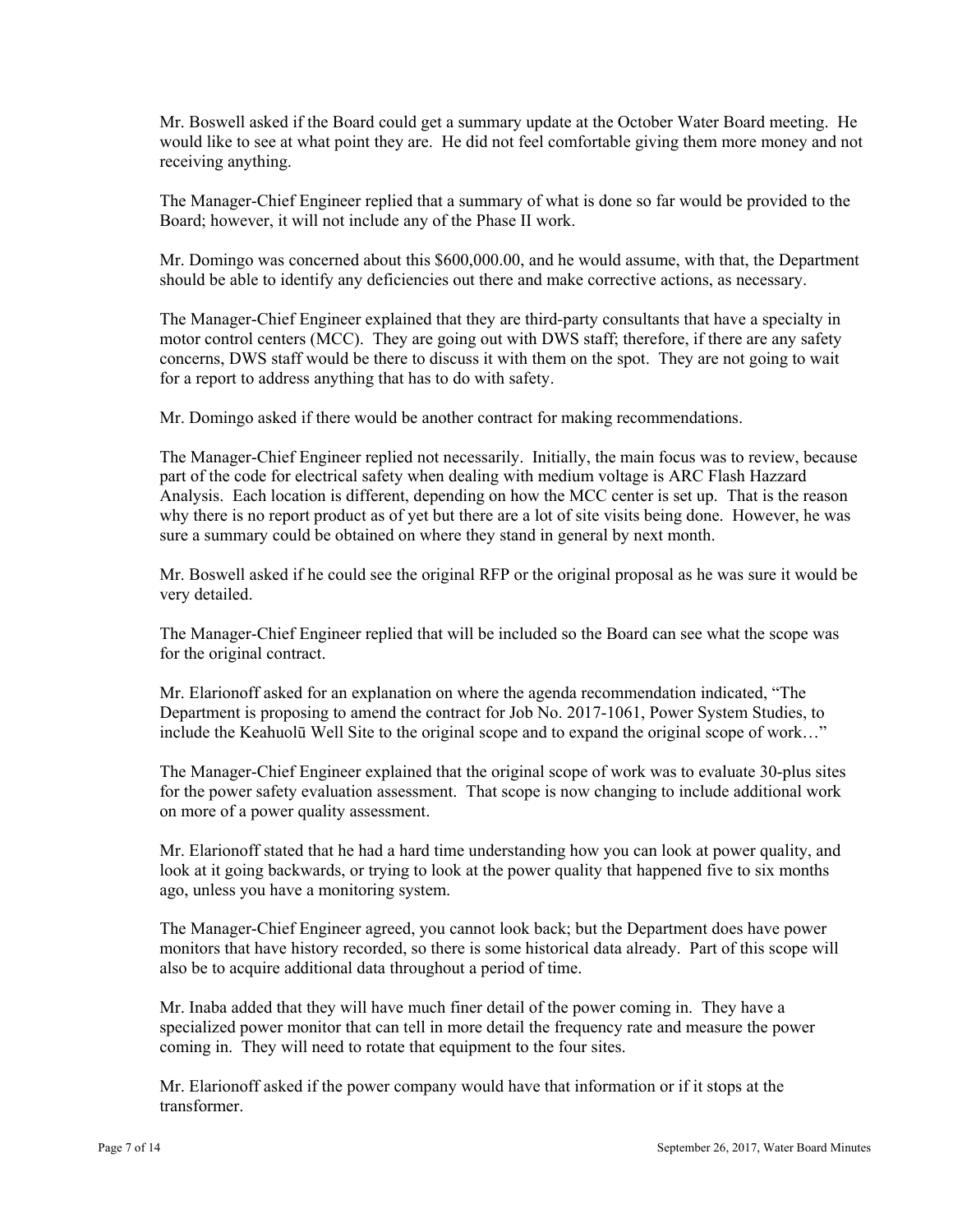The Manager-Chief Engineer replied that they do not have monitoring equipment on the Department's side; but if requested, they can put power monitoring equipment on their side of the system, which they have done in several locations. They fall within their tariff as far as the fluctuations in power across three legs; but the Department's equipment downhole may need even cleaner power than what the utility can provide. It would be then up to the Department to install equipment on its facilities to clean up the utility power such that it is good enough to protect the motor down the hole.

Mr. Boswell asked if this study would give data and a recommendation to make those engineering changes.

The Manager-Chief Engineer replied that is the expectation.

Mr. Elarionoff asked if power stability is part of the power quality, meaning intermittent power outages.

 a year and wait a year to proceed with the study. There will probably be a point in time where they set The Manager-Chief Engineer replied the monitoring equipment should reveal that. It will show if there have been drops in power however long they set up the monitoring equipment for. It is one of those things where you need to find that balance. They are not going to leave the equipment there for up the monitoring equipment to check how the incoming power is, compare that to the Department's settings on the topside equipment, and see if there are things that need adjusting or additional equipment needed.

Mr. Elarionoff did not think any chances should be taken when all of this is over and just say it is okay and let it be at that.

Mr. Boswell stated that it seemed concerning that it is nine months out; and if only these four wells are being done, why not include the other wells in that group at the same time.

The Manager-Chief Engineer stated that the Department is also trying to be prudent about what it spends. This is costing the Department \$209,000.00.

Mr. Boswell was afraid it was not enough. If there were more sites and all of the information was needed concurrently, why not make an overall evaluation at one time. He asked if someone from Brown and Caldwell could possibly come in and speak with the Board.

The Manager-Chief Engineer explained it could; however, it would delay this effort by another month.

Mr. Boswell stated he was willing to meet with them next week.

The Manager-Chief Engineer replied that this is a Board decision.

Ms. Iokepa-Moses suggested approving this and it could always be added to.

The Manager-Chief Engineer stated that would be his recommendation.

In response to Mr. Elarionoff's question if one month was not worth the risk, the Manager-Chief Engineer replied it was for the Board to decide.

Mr. Boswell stated that it seemed like the July deliverable is not acceptable.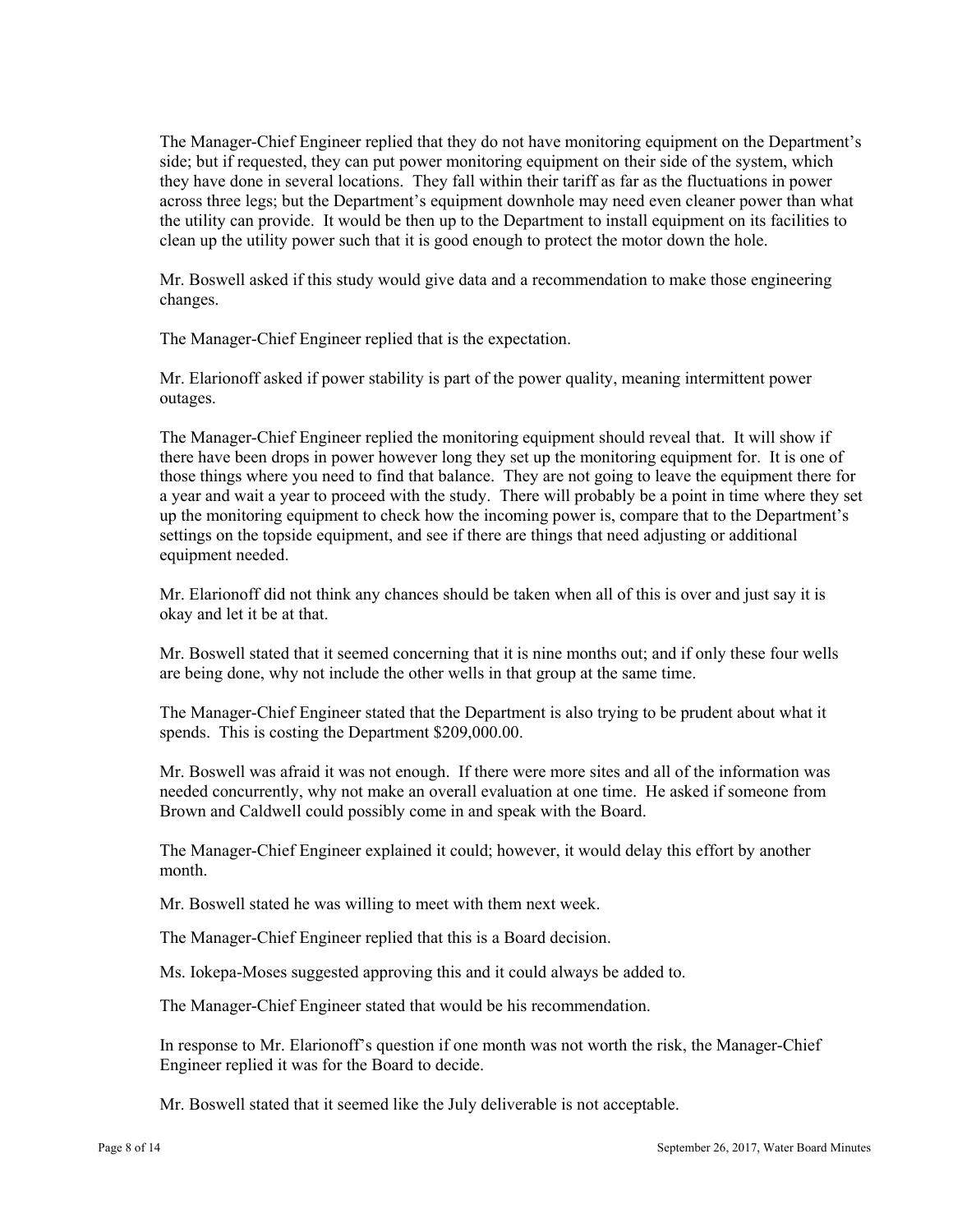making changes to its operations already if felt they are necessary. This is basically for an in-depth The Manager-Chief Engineer explained that the Department is not waiting for this study and has been analysis, and that is why it is costing \$209,000.00.

Mr. Boswell stated he was not aware of that. He thought the Permitted Interaction Group would stand good to have all of the Department's information to date.

Chairperson Takamine asked for a vote on this, given the time sensitivity, and that he was for approval. In the meantime, if there is an opportunity to interact with Brown and Caldwell, the Department could try and make that happen.

ACTION: Motion was carried unanimously by voice vote.

## C. **MATERIAL BID NO. 2017-10, FURNISHING AND DELIVERING SPARE DEEPWELL PUMP AND MOTOR SETS FOR KEAHUOLŪ DEEPWELL AND KE'EI D DEEPWELL, AND SPARE PUMP FOR NĀ'ĀLEHU DEEPWELL FOR THE DEPARTMENT OF WATER SUPPLY:**

Bids were received and opened on September 14, 2017, at 1:30 p.m., and the following are the bid results:

| <b>SECTION</b> | <b>DESCRIPTION</b>      | <b>Beylik Drilling and</b><br><b>Pump Service, Inc.</b> | <b>Derrick's Well Drilling</b><br>and Pump Services, LLC |
|----------------|-------------------------|---------------------------------------------------------|----------------------------------------------------------|
|                | KEAHUOLŪ DEEPWELL       | Non-Responsive                                          | Non-Responsive                                           |
|                | <b>KE'EI D DEEPWELL</b> | \$144,000.00                                            | \$145,653.98                                             |
|                | NĀ'ĀLEHU DEEPWELL       | \$41,000.00                                             | \$38,416.92                                              |

The estimated cost for the various pump and motor sets were as follows:

- Keahuolū Deepwell: \$200,000
- Ke'ei D Deepwell: \$145,000
- Nā'ālehu Deepwell: \$40,000

The Manager-Chief Engineer recommended that the Board award the contract for MATERIAL BID NO. 2017-10, FURNISHING AND DELIVERING SPARE DEEPWELL PUMP AND MOTOR SETS FOR KEAHUOLŪ DEEPWELL, AND KE'EI D DEEPWELL AND SPARE PUMP FOR NĀ'ĀLEHU DEEPWELL FOR THE DEPARTMENT OF WATER SUPPLY, by Sections to the following bidders for the amounts shown above, and that either the Chairperson or the Vice-Chairperson be authorized to sign the contract(s), subject to review as to form and legality of the contract(s) by Corporation Counsel.

# **Section 2 – Ke'ei D Deepwell to Beylik Drilling and Pump Service, Inc.**

#### **Section 3 – Nā'ālehu Deepwell to Derrick's Well Drilling & Pump Services, LLC.**

For Section 1 – Keahuolū Deepwell, no responsive, responsible bids were received. Staff will re-bid section by formal bid process.

MOTION: Ms. Iokepa-Moses moved for approval of the recommendation; seconded by Mr. Arikawa.

Mr. Boswell asked what the Department would be doing with these pumps and motors once received—where they would go and how they are to be stored.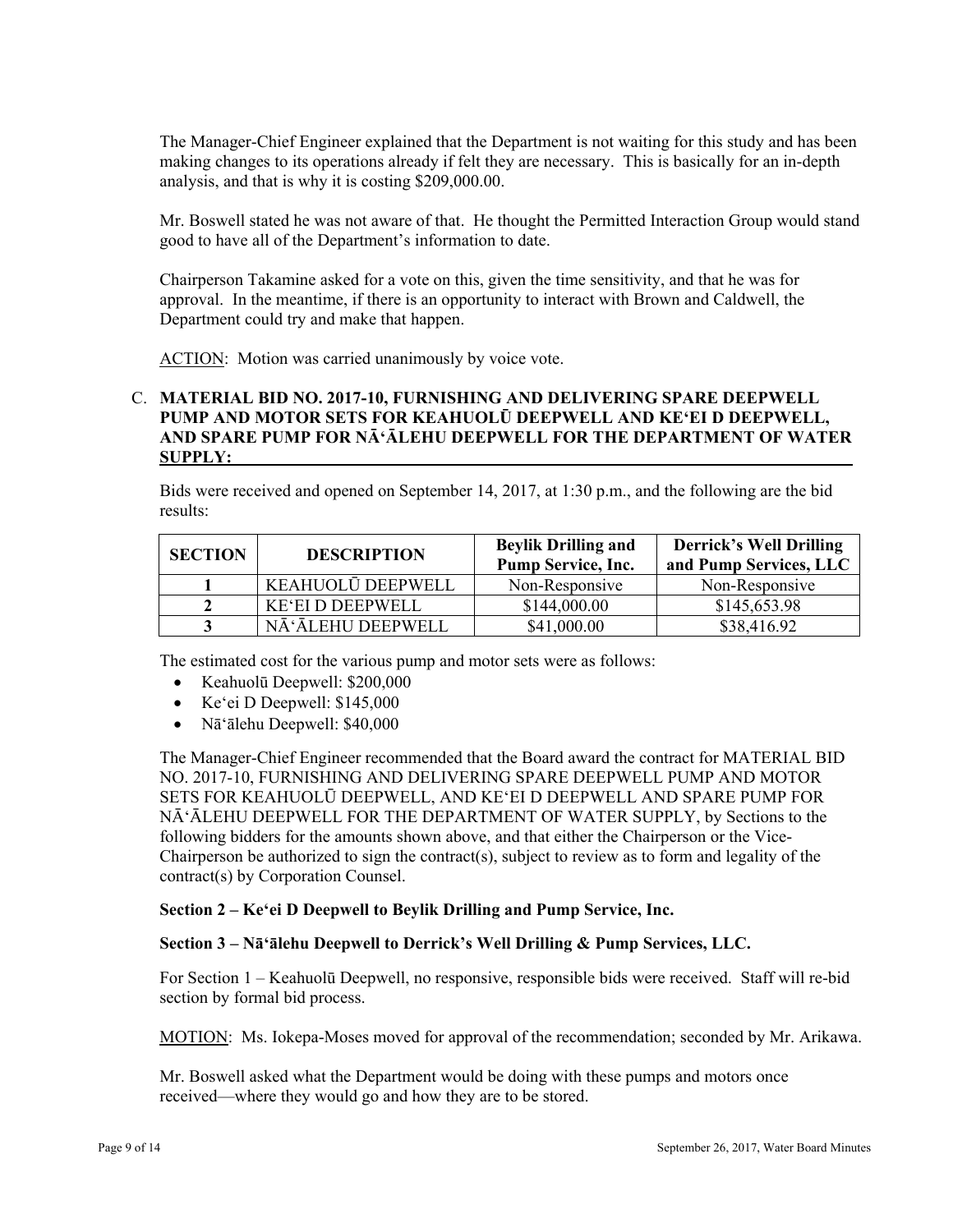Mr. Young replied they would be stored at the Department's Pana'ewa warehouse, horizontally, in the original crates.

The Manager-Chief Engineer added that, in the bid documents, there is an additional certification requirement to inspect for any deficiencies.

Mr. Boswell stated that he has become aware in the past week that some pump/motor manufacturers allow you to pre-purchase the pump and motor. They will keep them in their factory, do a bench test and run them through a battery of tests that keeps them compliant with their warranty; and the warranty would not enact until the equipment was sent out. Therefore, if a well goes down, while you are pulling it out, they mobilize. The fee in one scenario he ran was \$36.00 a day. There is quite a breakdown, all the way down to bench testing, of what they do with them; but they maintain responsibility. You cash them out, and in the beginning, you pay a fee for them to maintain it, and when they ship it to you, no matter how long, and, being cautious when he says, no matter, the warranty starts when they ship it. That would be something to discuss. Therefore, he asks the question here--the Department is going to receive these spares but does not have the facility to run them through the bench testing and things that the manufacturer would, plus the warranty stays intact until they ship it from their facility. He offered to share this information with staff.

The Manager-Chief Engineer agreed that would be the preferred route.

Mr. Arikawa clarified that Mr. Boswell has been doing a lot of background work because of the Permitted Interaction Group, and this is the information just found out; therefore, he is passing it on to the Department. This is a breakthrough and really good information.

Mr. Elarionoff asked if this spare deep well pump affects the Waimea spare pump that was taken for the Kona repair and if it will be replaced.

motor. The Manager-Chief Engineer explained that the Waimea pump and motor were found to be defective and that resulted in the contractor being responsible to get the Department a proper spare pump and

In response to Mr. Elarionoff's question of how long that would take, Mr. Young replied there is no timeframe yet; but it would probably be a few months out.

Mr. Boswell asked if the manufacturer maintained responsibility for the defect or had it not been evaluated.

Mr. Young replied that it went through a third party; therefore, the contractor is responsible for that. They are going back to the original manufacturer. It will be a direct purchase.

Mr. Domingo stated that his concern was, as discussed a long time ago, if you store heavy pumps for extended periods of time, they would warp in some way and there may also be corrosion to the motor seal. That may be an issue here.

Chairperson Takamine thought that it is a balancing act. On one hand, storage is an issue; but on the other hand, if you do not have spare pumps and motors, the community is going to be up in arms. He thought it is something you need to be really careful on how many are on back-up; but if you do not have any, then it may be trouble.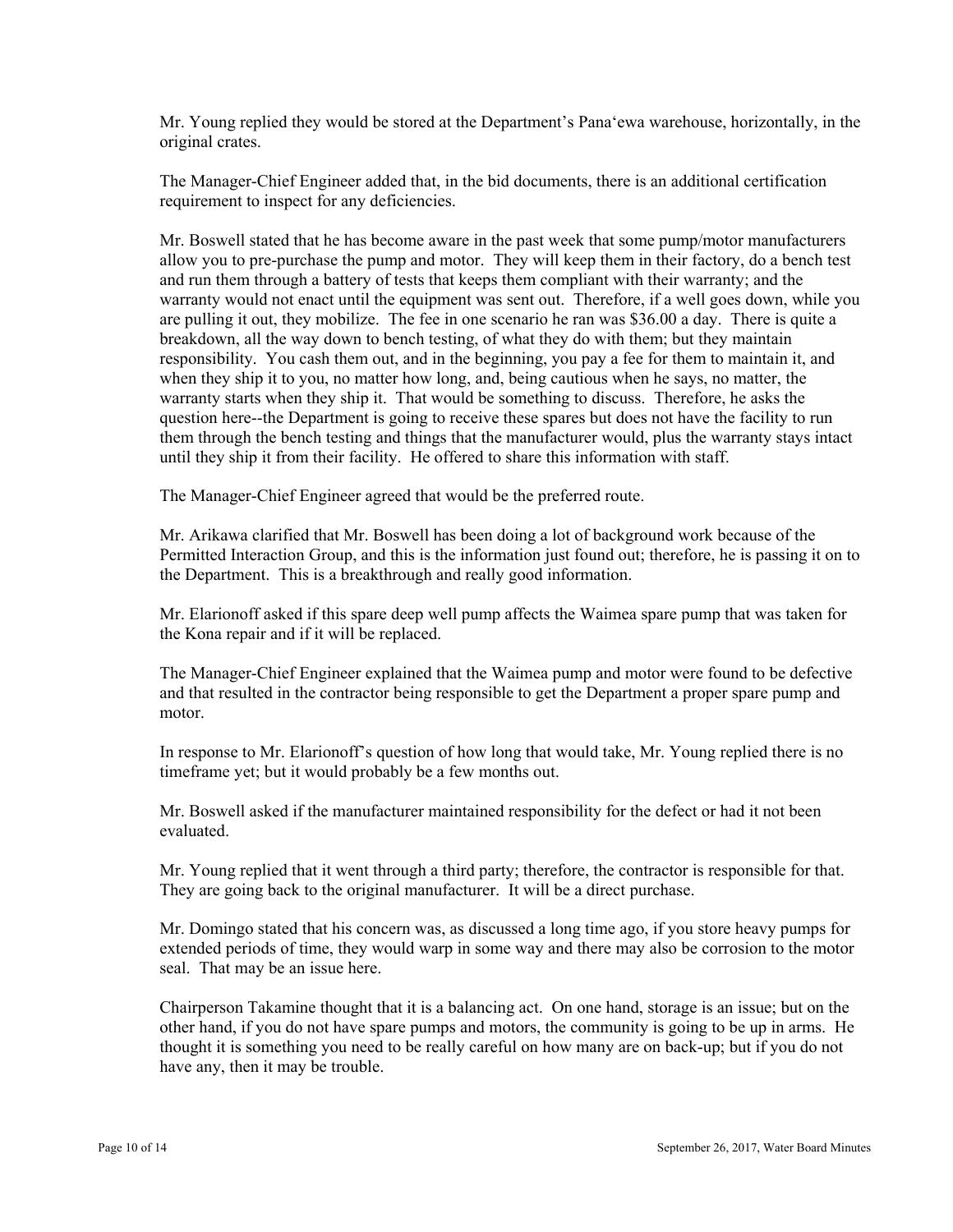The Manager-Chief Engineer turned the discussion back to the spare pumps and motors that are being recommended today. As part of the spare pumps and motors inventory, the Department is looking at doing well asset management, which will help identify the inventory and when, based on schedule or history of well repairs, they would be needed. In an ideal situation, there is a spare, and it is used before it becomes warped. That is the direction the Department is headed in. In the meantime, the Department is proceeding with procuring spare pumps and motors via a priority system that was developed internally. That priority system is based on the area it serves, if it is critical (example: it serves a hospital); and whether there is only one well servicing the system. That would be another one to have a spare on hand for.

Mr. Domingo asked if the concerns would be mitigated.

The Manager-Chief Engineer replied no system is perfect but it is a balancing act, as Chairperson Takamine mentioned.

Ms. Iokepa-Moses realized the pumps need to be different for each site, depending on the depth and volume of the well; but among the Department's 67 wells, as the pumps are changed, if it could be more consistent whereby you can pull a well and you may not have to have a spare for each well, but you could pull one from another well such as the one were the Waimea equipment was comparable to the one in Kona.

The Manager-Chief Engineer replied that it would be part of the asset management and some of that is already being done in-house. The database went out to the Permitted Interaction Group. He added that motors are more interchangeable than pumps. A two-pole 400 horsepower motor of a certain diameter can be utilized in different applications. Moving forward, the Department will ensure that it can compare them.

Mr. Elarionoff mentioned the bid that was just approved to look at power quality, etc. He asked if power change would factor into what the Department is working on.

The Manager-Chief Engineer replied that it may impact it slightly, but the well asset management will be more primarily for equipment management; and the power quality is more about the topside components to protect what is installed. In response to the question if whether it will affect the durability, he replied that was correct, and it does have a relationship to the lifespan.

ACTION: Motion was carried unanimously by voice vote.

# D. **MONTHLY PROGRESS REPORT**:

Chairperson Takamine asked about the Queen Ka'ahumanu Highway widening project. The report indicates the MOU (Memorandum of Understanding) is being routed for additional funds. He asked if that was because of the amount of time the project has spanned.

Mr. Inaba replied that it was for the escalation cost that was previously approved by the Board. The MOU has been going back and forth.

In response to Mr. Boswell's question whether it was the State's hands, he replied that the Department is attempting to bring the two parties together and discuss the differences. Corporation Counsel and the Deputy Attorney General are trying to resolve that.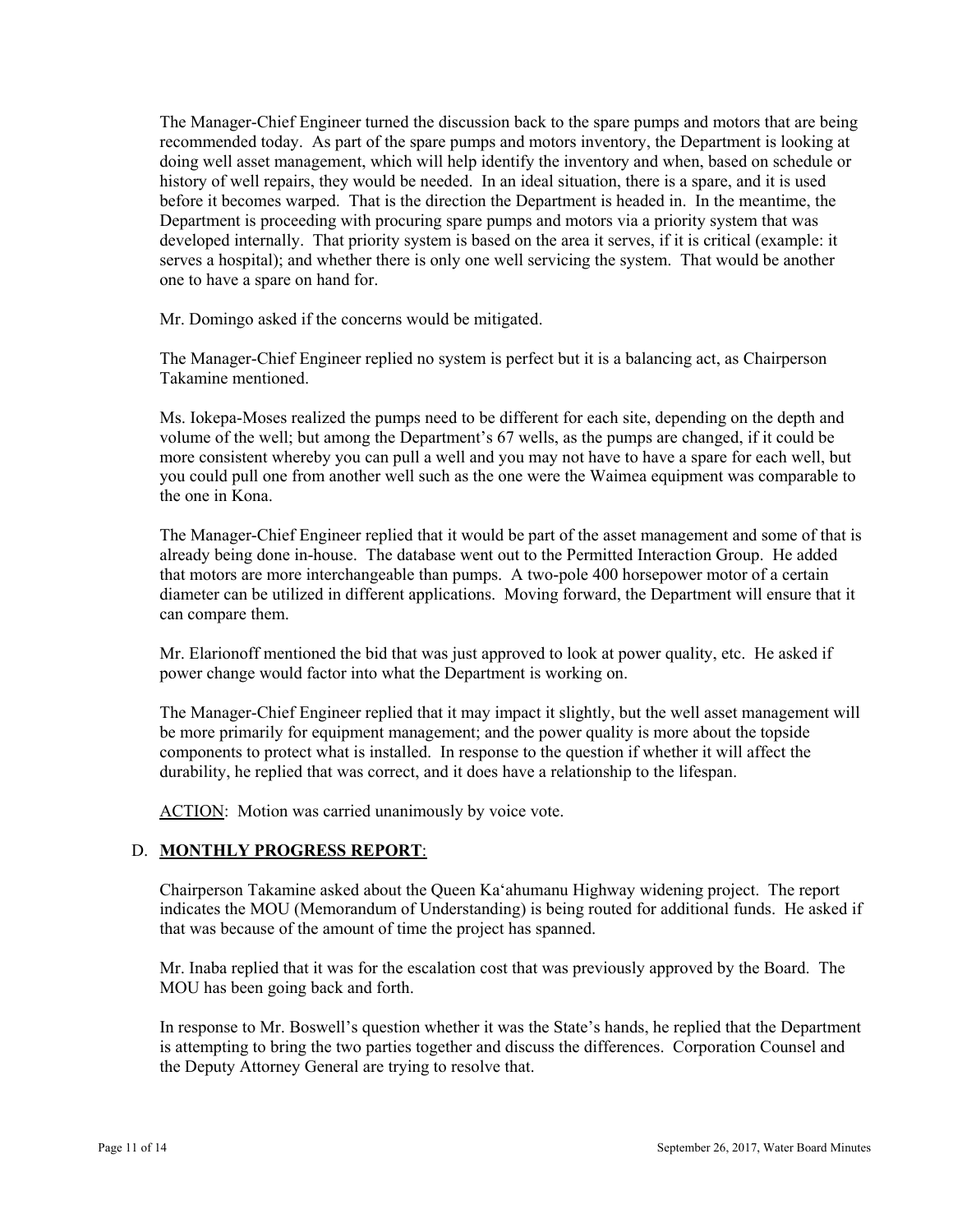Mr. Arikawa asked about the Waimea Water Treatment Plant. The report indicates construction is ongoing and the schedule was impacted because of the Waimea and Parker Ranch wells repairs. He asked how long it will take.

Mr. Uyehara replied that Parker Ranch Well is back up and running. Waimea Well still needs to be up and running. The delay was because the contractor wanted two wells running in order to take the surface water treatment plant totally offline and use the two wells to keep the system running. The contractor is working with the Department's Operations Division to shut the plant down about four hours a day in order to do some of the scope work items that required the plant to be offline. They are still working with the February 2018 completion date.

Mr. Boswell mentioned the Wai'aha  $#2$  Development, which might become  $#1$ , and if this changes its prioritization on the CIP budget; also, if it was moving as quickly as possible.

Mr. Inaba replied that the site study is being conducted, using aerial views to try and find sites to place it. Knowing that the one well is successful, it will likely go in for a second well, put in two smaller wells rather than one large one.

Mr. Boswell asked if that meant a third hole at that site.

Mr. Inaba replied that it is actually located away from the existing Wai'aha Well. It is not going to be on that same site.

Mr. Domingo asked if the Department is still proceeding with the extraction of the Wai'aha Well and if the Department is hopeful for a good result.

The Manager-Chief Engineer replied that the project was not on this CIP listing; however, work is still to be done, and the Department is hopeful.

# E. **REVIEW OF MONTHLY FINANCIAL STATEMENTS:**

Mr. Sumada reported that he was only able to get a general description from the County Human Resources Department of how the reserve on the balance sheet for the Department was put together. The reserve for injuries is a number that is put together from 1) the number of injured employees the Department has; 2) the type of injuries; and 3) the age of the employee. The number gets changed annually. During the year, the Department pays for various medical bills and settlements that go through the office. These payments are recorded in the income statement.

In response to Mr. Elarionoff's question if the injuries they talk about are people from different parts of the island or a specific part of the island, the Manager-Chief Engineer replied it is islandwide and not all one class or area. They are typically from accidents.

Mr. Elarionoff thanked staff for the report.

# F. **MANAGER-CHIEF ENGINEER'S REPORT**:

The Manager-Chief Engineer provided an update on the following:

1. North Kona Water Restriction

As of this morning, the rig is back in Hualālai. The Department is working with the contractor to have the second rig running concurrently on the Palani Well during this week--two rigs; two crews. At this point, the schedule looks hopeful for this weekend for Hualālai and maybe a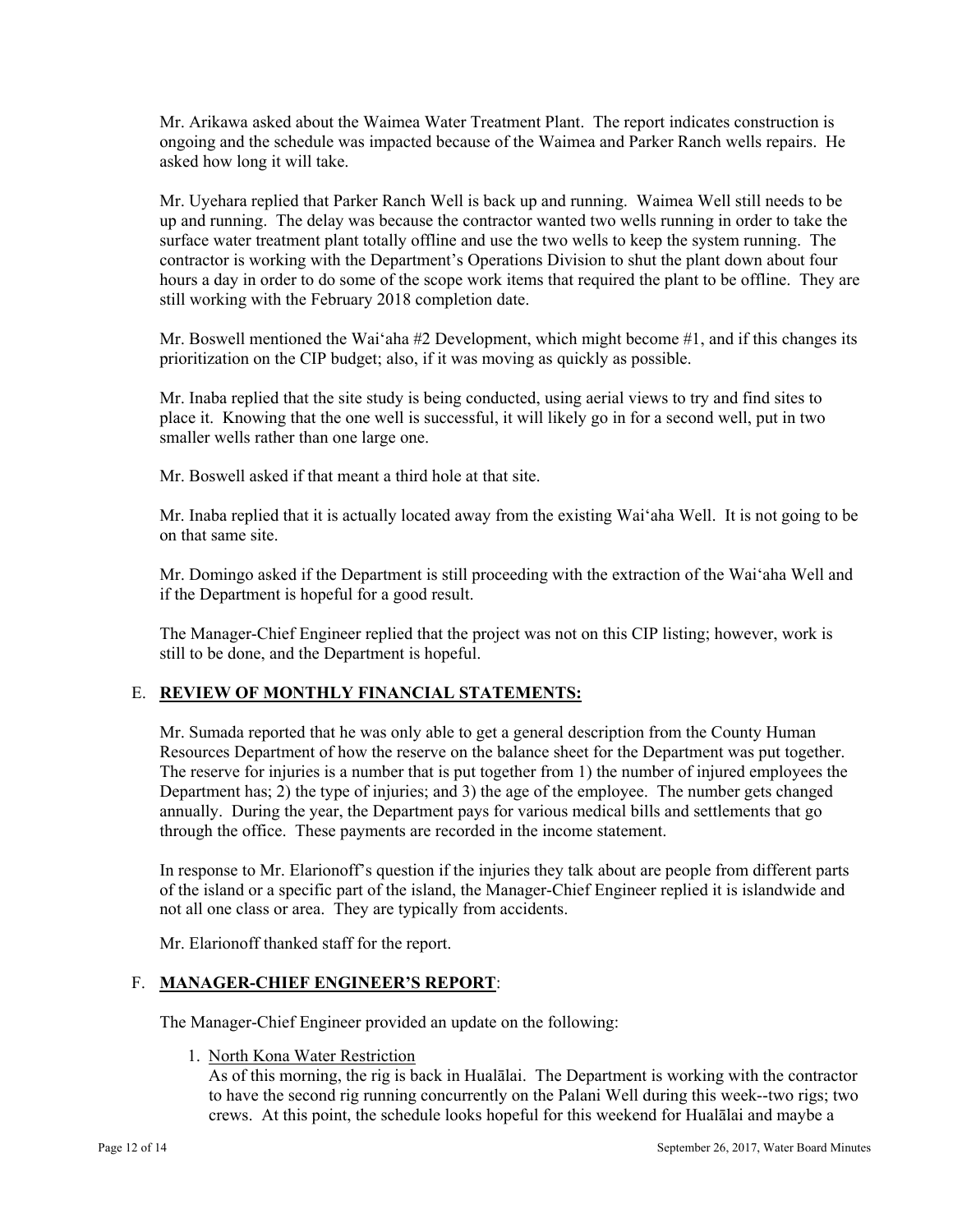day or two following for Palani. These are target dates based on what is known today. That could change if different information comes in tomorrow. But right now, the motor is ready to go in at Hualālai. It takes some time to set up the rig, but as soon as it is positioned, they will start work to install the motor, attach the pump, and pipe columns and power cable, etc. This is the same contractor that is on the Wai'aha job; therefore, they were asked to get these two wells up and running first and then deal with Wai'aha after that. For the Keopu and Honokōhau wells, Honokōhau is targeted for completion the end of October. Once that well is back online, the Department will lift the emergency restriction as long as the community maintains its 25% reduction. (There was applause from the audience.) When the three wells are back online, the Department would be able to relieve that 25% reduction but would still want to be mindful and therefore would probably still request the community do the best they can and, if possible, maintain a 10% steady practice. That is the schedule as of today. He added that with these two wells back online, the Department would be very comfortable and confident that the concerns on the influx of people for the Ironman event will be accommodated. He thanked the community for their efforts. For other updates on the restriction, once there is some breathing room, the contractor can focus on the Wai'aha Well and getting the pump and motor extracted.

Mr. Domingo stated that putting the pumps in the wells is the riskiest phase to bear in mind. He hoped the contractor will do some type of risk analysis and minimize or eliminate the risk.

The Manager-Chief Engineer thanked Mr. Domingo for mentioning that and assured the Board and the community that these contractors are professionals. They are not careless in what they do. It is a hazardous job and safety is a priority for them as well. They inspect the cable daily.

Mr. Elarionoff asked about the audit and the Department's response on how it will deal with it.

The Manager-Chief Engineer stated that would be placed on the October Agenda.

# G. **CHAIRPERSON'S REPORT**:

Chairperson Takamine thanked the Board for approving the formation of the Permitted Interaction Group. He reported that they are still working on finalizing the members and will be meeting early in October. They will be looking at data collection on all of the North Kona wells; redundant wells; electrical and mechanical pump and motor monitoring; pump and motor standardization; and advanced pump and motor procurement and storage. He thanked Mr. Boswell for the research he has been doing on his own. He will have a report for the Board next month as to the findings so far.

Mr. Elarionoff asked if the Chairperson could respond to the public statement this morning to have more Kona Water Board members on the Permitted Interaction Group.

Chairperson Takamine replied that Mr. Boswell, from Kona, is on the Permitted Interaction Group; and in fairness to the other members of that group, he would like to consult with them before answering.

Mr. Elarionoff commented that the way some look at it, his district is also not represented; however, he puts trust in the others.

Chairperson Takamine stated that the comments would be taken to heart.

Mr. Boswell commented that it is the quality of the consultants and the engineers who they work with. It is not populating the group with general public. It is very technical in nature and does not have to